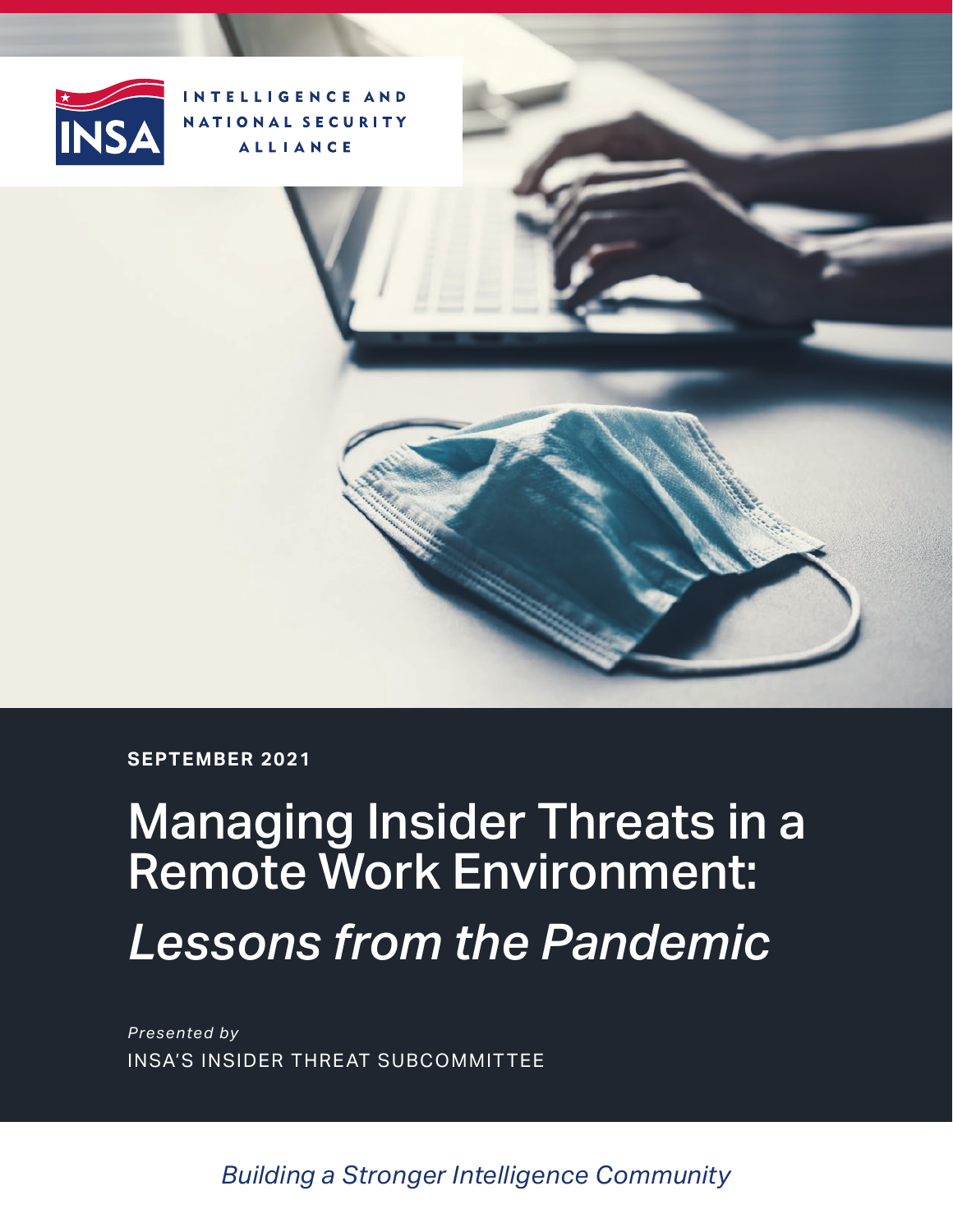### EXECUTIVE SUMMARY

Remote work is here to stay. Given that large numbers of government and private sector employees have come to value the flexibility remote work offers, many organizations have taken steps to expand its use. As organizations revise policies and procedures to accommodate wider use of remote work, they must consider new approaches to insider threat programs.

This paper provides observations based on expert-level interviews on how the shift to remote work during the COVID-19 pandemic affected Insider Threat Programs (InTPs) and makes recommendations for mitigating problems created by continued widespread remote work. INSA researchers conducted interviews with security professionals in the U.S. Government (USG) and the private sector.

The widespread use of remote work during the COVID-19 pandemic created enhanced security risks. Isolation and personal pressure created psychological stressors for employees. Reliance on home Internet connections, cloud storage, and new software tools created information security vulnerabilities that could be exploited by outside hackers or malicious insiders. These new challenges required Insider Threat managers to employ creative and proactive mitigation strategies involving information technology (IT) modifications, new analysis and risk assessment capabilities, and enhanced training and awareness programs for officials at all levels.

Insider threat risks in a remote work environment can be mitigated through a number of measures on the part of InTP managers, human resources officials, supervisors, and senior leaders. Organizations must clearly define and communicate security requirements, and they must also provide office equipment and other supplies that employees need to comply. All employees should receive enhanced insider threat awareness training, and InT messages should be reinforced through regular employee communications. Managers should be given tools and training to connect with remote staff. In particular, they should be encouraged to engage in regular "wellness checks" with their team members and provide staff with resources – from access to enhanced Employee Assistance Programs (EAPs) to permission to take time away from their computers – to reduce stress, remain connected to the organization, and seek help when needed.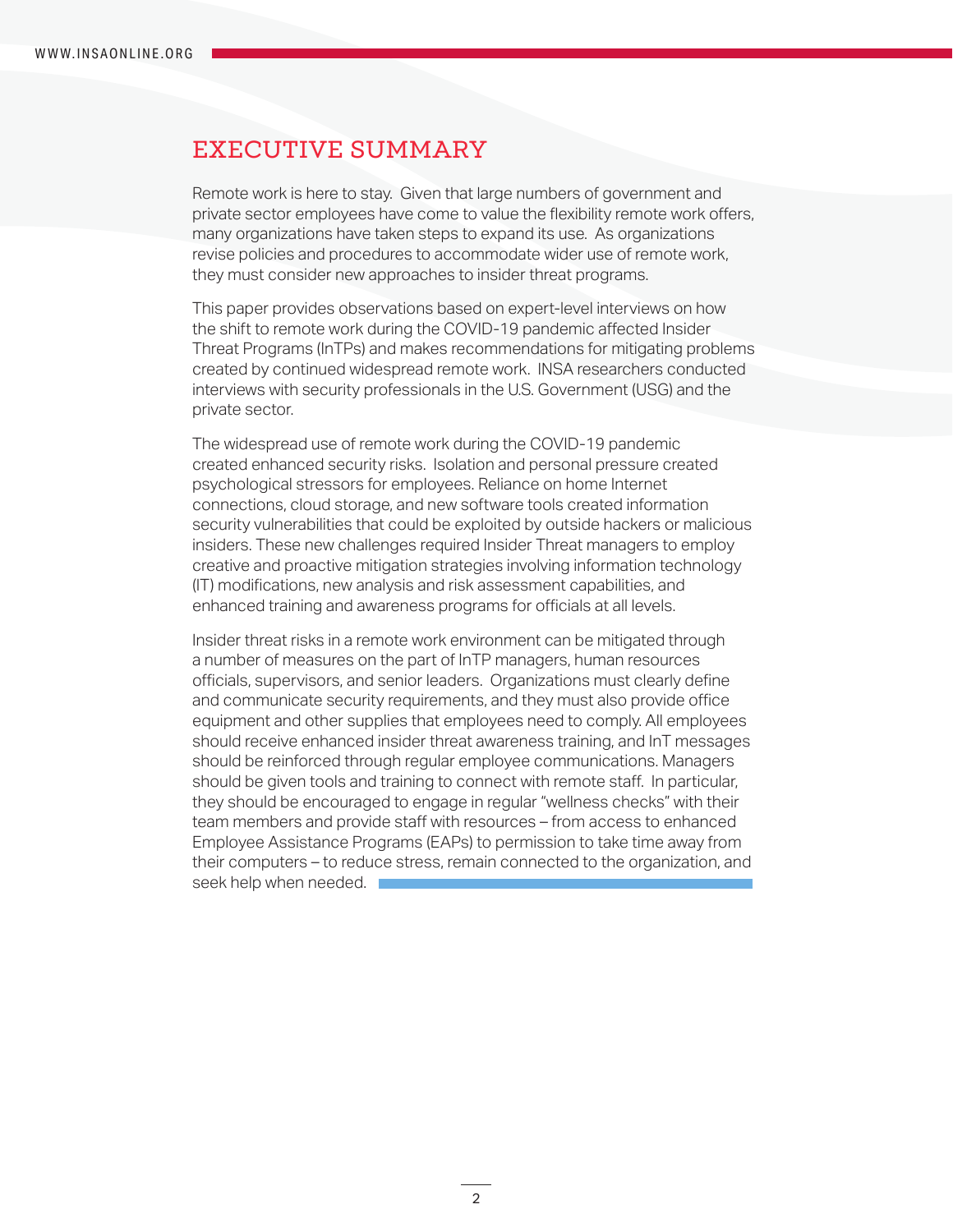# OVERVIEW

The COVID-19 pandemic changed the nature of work, as both public and private sector employers found ways to continue operations with employees working remotely wherever possible. Even those who were fortunate enough to continue working uninterrupted throughout the pandemic experienced isolation and stress. Beyond the workplace, the United States in 2020 and early 2021 experienced racial tensions, civil unrest, and a highly charged presidential election – all on top of a once-in-a-century public health crisis that caused hundreds of thousands of deaths and pushed the public health system to the brink of collapse. These factors contributed to an environment in which all Americans experienced increased stress, fear, and uncertainty.

For employers, these challenges highlight the importance of a strong and adaptable Insider Threat Program (InTP) designed to detect warning signs that an employee might act in a destructive way toward his/ her organization and its staff. Such programs became even more critical during the pandemic, as remote work became a virtual requirement for most office workers for more than a year (March 2020 through Summer 2021). Employees' dispersal made it more difficult for supervisors and co-workers to notice changes in employee behavior. As many organizations appear positioned to continue offering work from home (WFH) options even as business operations return to a "new normal," they will need to continue assessing employees from a distance.

This paper provides observations based on expertlevel interviews on how the COVID-19 pandemic has affected Insider Threat Programs and makes recommendations on how to mitigate challenges



created by this unique phenomenon. INSA interviews with security professionals in the U.S. Government (USG) and the private sector suggest that the impacts of the pandemic on corporate security and Insider Threat (InT) programs will extend long beyond the health crisis. Nearly all organizations adapted their InT capabilities, controls, policies and practices, which yielded, for many, increased productivity. These new approaches to risk analysis and mitigation are likely here to stay.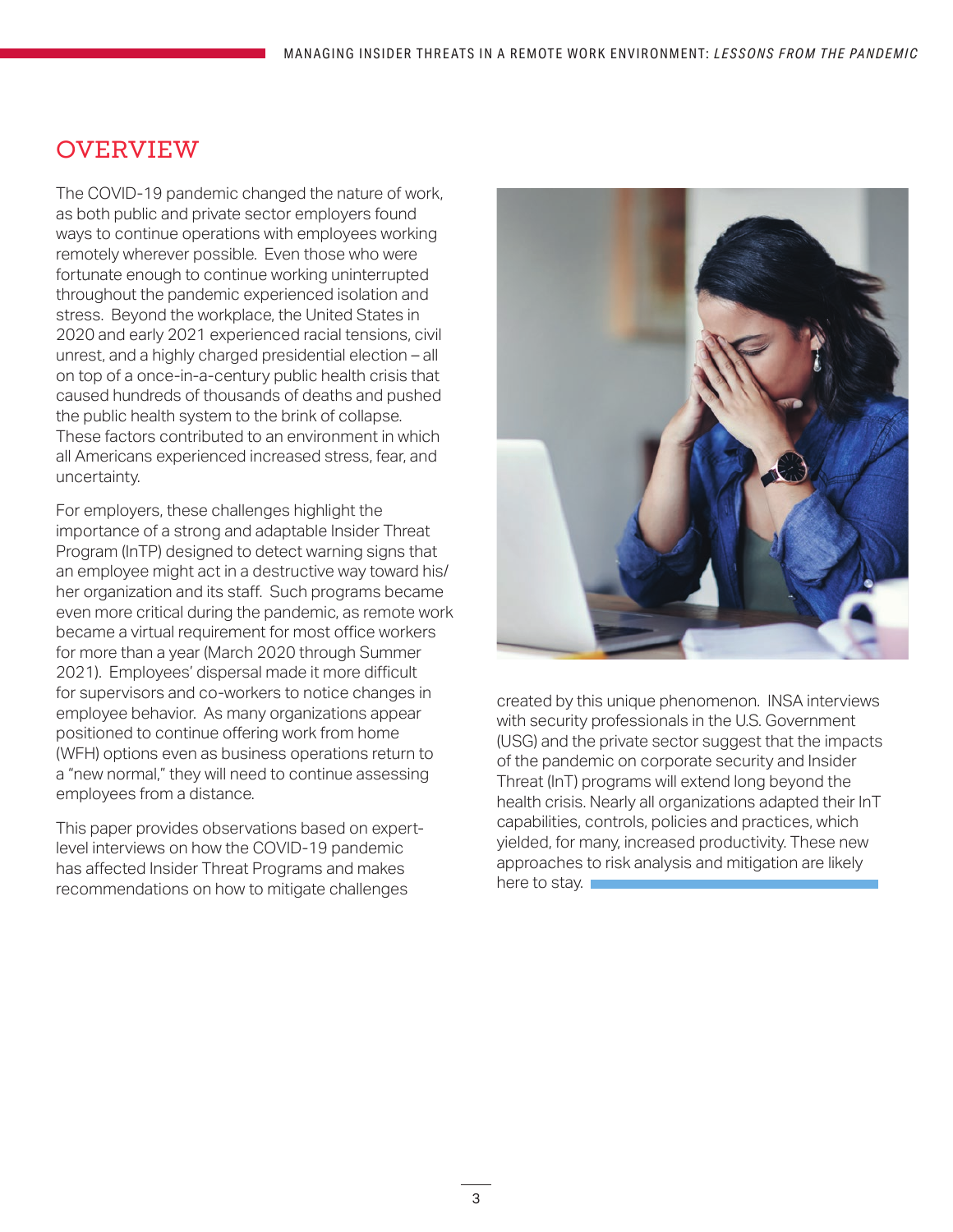## THE CHALLENGES



As the pandemic hit and organizations sent their employees to work from home, InTP managers faced the need to monitor workers' behavior from a distance. This new security paradigm presented five key challenges.

#### CHALLENGE 1

#### *Adapting the Information Technology (IT) Environment*

The swift change to a WFH environment for nearly all employees in March was a challenge for both government and industry organizations. Commercial companies that had previously introduced some measure of WFH capability had an easier time deploying it to their entire workforce than organizations – like many federal government agencies – that had virtually no pre-pandemic remote work policies or infrastructure. Such organizations adapted to the opportunities remote work presented, but the rapid implementation of remote work practices often strained their technology, security, and InT capabilities.

Information Technology (IT) and Information Security (IS) departments bore a heavy burden to add capabilities and controls to support secure remote work. The new environment created vulnerabilities and concerns for InTPs that ranged from new logs and alerts that needed to be analyzed to new behavior patterns for individual employees.

In addition, high expectations and significant technical and security risks created a high stress environment for IT and IS professionals trying to deliver solutions. Many were privileged users with accesses that affected the confidentiality, integrity and availability of critical systems. The fact that "superusers" with privileged access were themselves under increased stress increased insider threat concerns. Such employees should be subject to careful user activity monitoring (UAM) and also regularly engaged by supervisors to keep them connected to the organization.

The daily work priorities for many information security and InT professionals shifted away from detecting and responding to threats to delivering new capabilities and adapting to their use. This shift away from threat detection and response temporarily increased the risk of exposure from both external and internal threats. With remote work now fully integrated into most organizations' operations, policies for information and data access should be in place, and InT teams can return their focus to threat monitoring.

4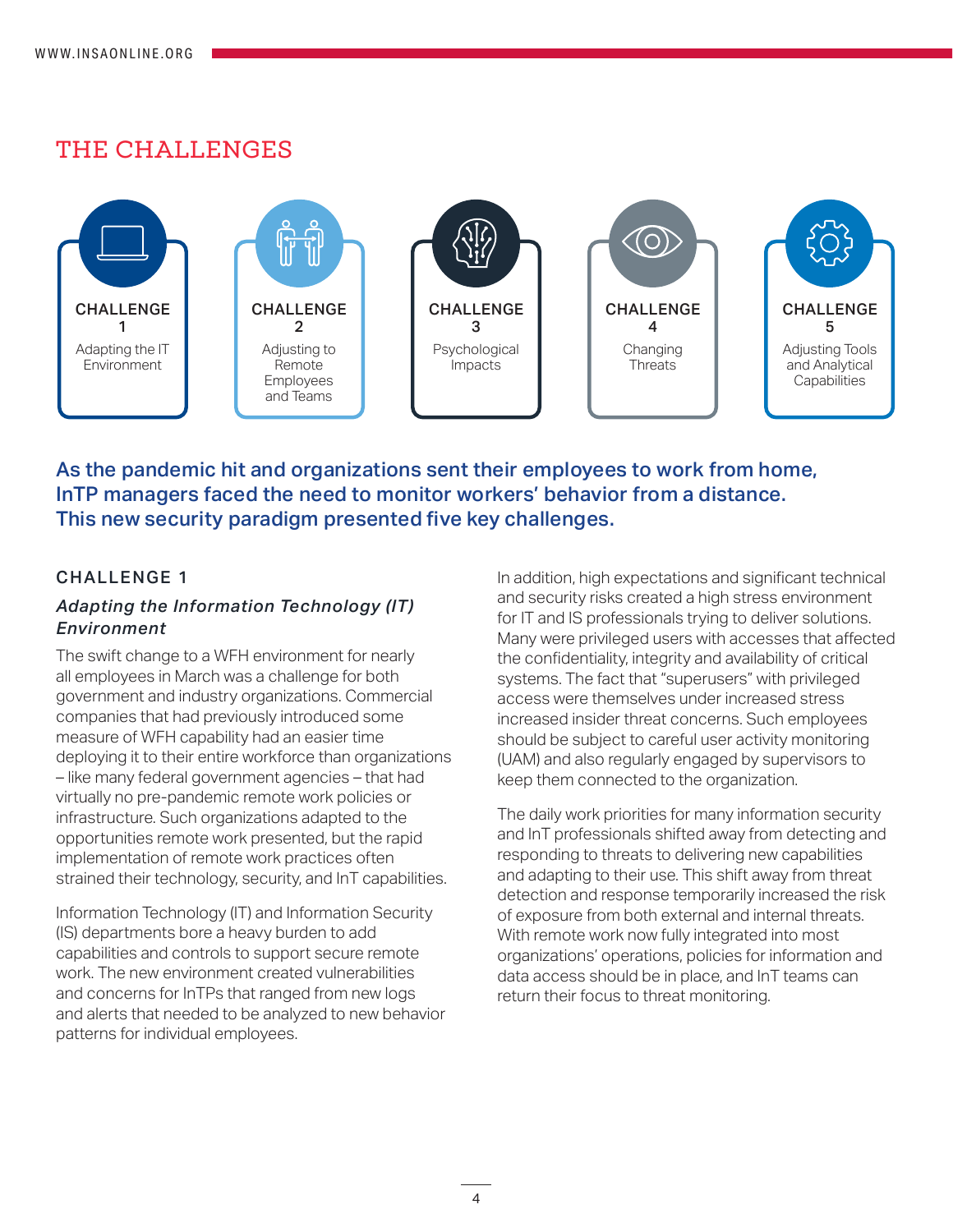### CHALLENGE 2

#### *Adjusting to Remote Employees and Teams*

All teams reported an increased reliance on additional technological tools and maximizing the use of encrypted emails and audio/video conferencing capabilities to ensure business operations could be sustained. InTP managers conducting investigations had to rely on virtual interviews and engagements, rather than travel and in-person meetings. Several companies reported anecdotally that they did not see a diminution in the effectiveness of their InT programs. One program manager stated: "While we lose the benefit of physical face-to-face interaction, the ease of scheduling and completing virtual interviews increases the number we can accomplish in a short period of time." While it may be easier to schedule larger numbers of interviews virtually, however, interviews not conducted face-to-face may have been less effective or revealing.

Some InTP managers reported that the need to proactively engage stakeholders using virtual tools helped build relationships with other units in the organization. Such efforts increased trust and improved support during investigations. Some corporate entities refined business processes to better integrate Human Resources, legal, and line managers, thereby facilitating information-sharing and reporting. Others improved training and awareness to improve understanding of what an insider threat is, how to identify behavioral indicators, and how to report concerns. More robust inter-departmental collaboration led to reviews of policies that enhanced security; some companies reported taking actions like zero-based reviews on policies related to remote workers' handling of data, computer and network use/ access, use of cloud and removable media, and device security, while others reviewed policies on hiring, employee monitoring, and termination.

For the USG, obstacles to face-to-face interaction created opportunities for training and conferences conducted virtually. An excellent example is the Insider Threat Detection and Analysis Course (ITDAC), hosted by the Defense Insider Threat Management

Analysis Center (DITMAC), which cleared a backlog of pending attendees and graduated 85 personnel from across the USG in fiscal year 2020. In contrast, some companies report that training has been less effective due to lack of visual observation, a decrease in overall engagement, and a limited ability to establish the trust and relationships typically fostered by in-person interactions.

# 66

Information Technology (IT) and Information Security (IS) departments bore a heavy burden to add capabilities and controls to support secure remote work. The new environment created vulnerabilities and concerns for InTPs that ranged from new logs and alerts that needed to be analyzed to new behavior patterns for individual employees.

#### CHALLENGE 3

#### *Psychological Impacts*

Long-term psychological impacts are much harder to address because there is not a common approach for InTPs to gauge these stressors. As it became increasingly clear that WFH would continue, feelings of isolation, psychological angst, and uncertainty about the future impacted personnel performance. Personal stressors including health, job security, finances, and challenges with childcare and eldercare became magnified. InTP monitoring led many organizations to observe a spike in their threat assessment activity from keyword searches or posts to internal, organizationwide social media platforms.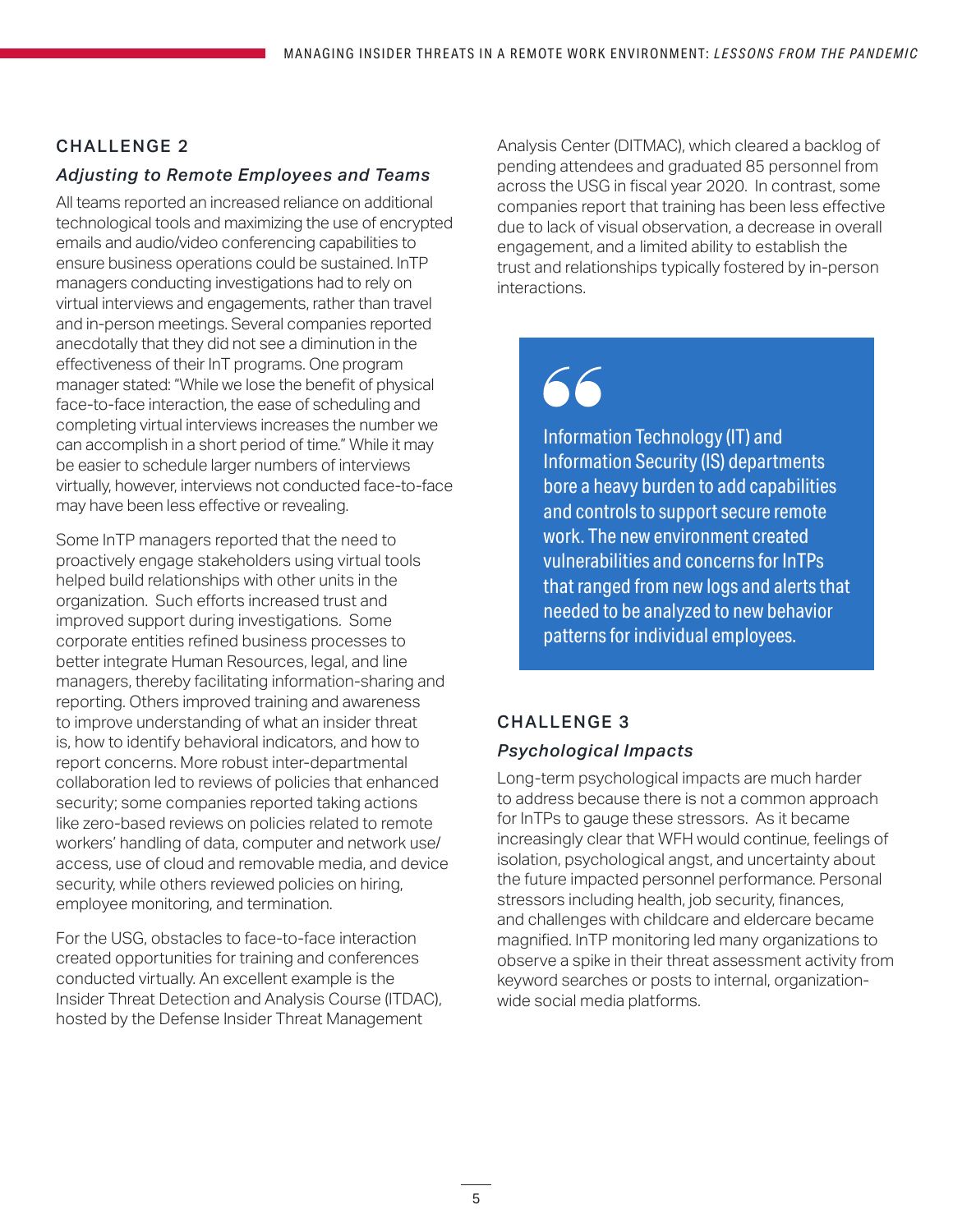At the same time as the nation was weathering the unprecedented COVID-19 pandemic, heightened racial tensions and a contentious presidential election contributed to social unrest across the country. One USG program manager highlighted these non-health dynamics as sources of psychological stress for employees:

"Generally, yes, (we are at a greater risk) but that is due not just to COVID, but to the myriad of other activities which have taken place over the past year, including increased periods of unrest and various socio-political challenges. These extended periods of difficulty can cause great stress and uncertainty and the result can lead some to a sense of feeling overwhelmed, out of control or defeated. When individuals reach this point, if left unaddressed, it could weaken resilience and then translate to increased risk across our organization from insiders."

Many organizations increased mental health and physical wellness measures in order to reduce stress and undue burdens on WFH employees. For instance, one company stopped doing meetings on Fridays, while other companies invested more in Employee Assistance Programs (EAPs). Some programs have embraced a "whole person" approach and have implemented increased mental health and well-being services to reduce stressors that may lead to insider threats. One company interviewed has integrated its EAP with its InTP, leveraging risk indicators to offer specific and relevant assistance to employees. The result is transparent InTP and EAP programs that can proactively inform and assist.

The risk of missing indicators increases any time a company loses capacity to observe its employees directly and engage its workers personally. In such circumstances, data that can be observed becomes even more important. While the pandemic certainly created greater physical, psychological, emotional, and financial stress on employees, there is no data to indicate that these stressors created risks that would be displayed. While some individuals and families were visibly affected – for example, public health data shows an increase in domestic violence reports in 2020 and early 2021 – others may have kept their stress under wraps.

Emotional, financial, interpersonal, and even sociopolitical stressors can amplify behaviors that indicate a potential insider threat. But with limited physical interaction to monitor behavior and identify anomalies, InTPs must rely on different methods to identify potential red flags.

The inability to interact in-person led employees to communicate electronically, which increased the amount of data being stored, used, maintained, and disseminated.

6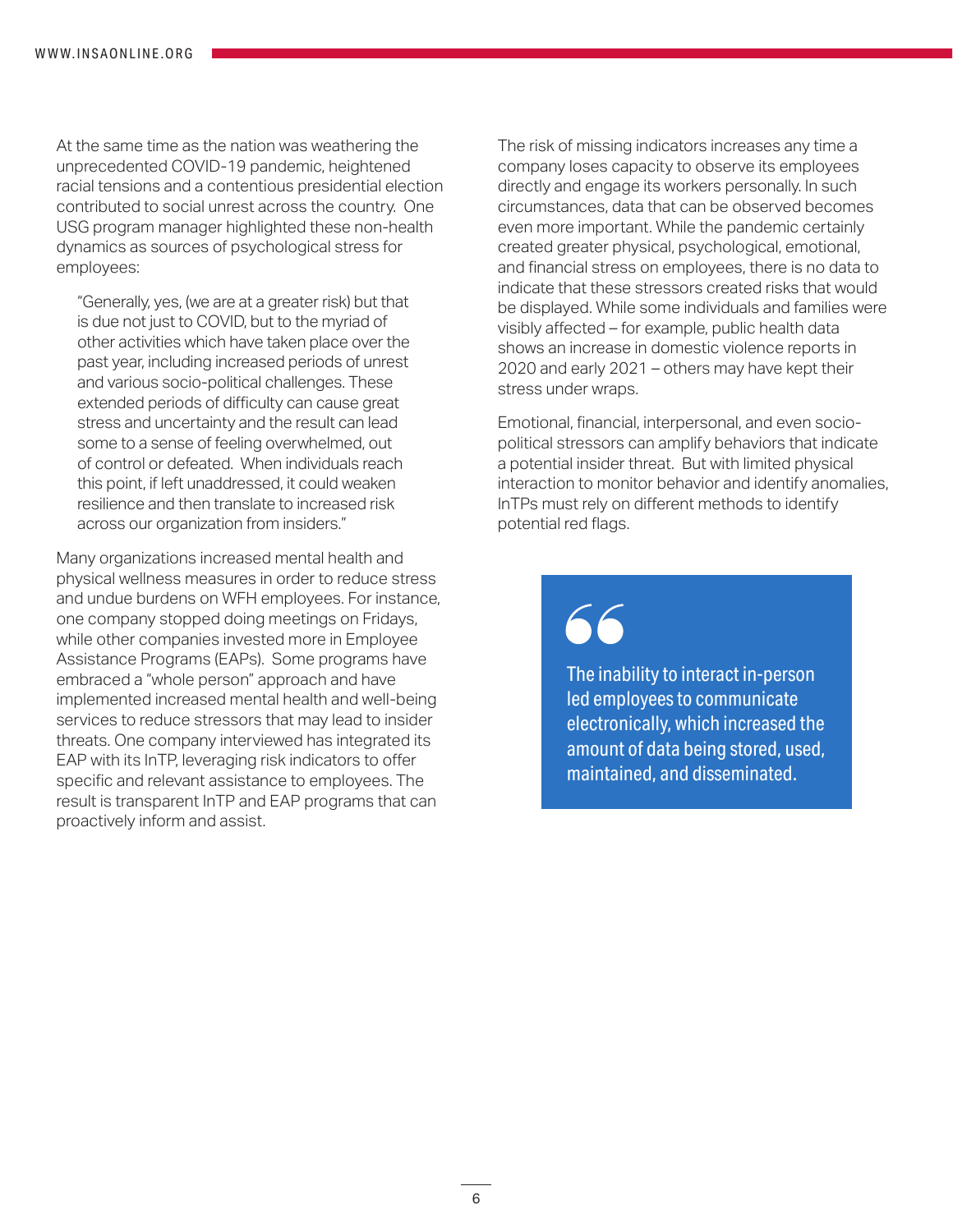#### CHALLENGE 4

#### *Changing Threats*

Early in the pandemic, some organizations noted an increase in data hoarding due to job security concerns. Employees fearing that they may be furloughed or laid off tried to exfiltrate useful data, "just in case" they might need it for a job search or to assist in subsequent employment. As staff remained in their positions – and were reminded to maintain best information management practices – data hoarding decreased.

The inability to interact in-person led employees to communicate electronically, which increased the amount of data being stored, used, maintained, and disseminated. This includes increased email traffic, instant messages (via Teams, Jabber, Slack, etc.), text messages, phone calls and video conferences. The increased use of these methods of communication resulted in more tangible, and potentially sensitive, data being shared or stored electronically. In addition, WFH – in an environment that is not configured ideally for sound data security practices, and in which professional and personal papers and data are easily mixed – raised the risk of inadvertent mishandling of sensitive information.

Companies found it more difficult to secure data when remote employees left the organization. Indeed, more laid-off or furloughed individuals were observed attempting to indiscriminately capture data, regardless of whether it was of high value. Further, when offboarding employees working remotely, employers found it challenging to collect company-owned and government-issued electronic devices.

#### CHALLENGE 5

#### *Adjusting Tools and Analytical Capabilities*

New or continued COVID-19 budget constraints eliminated or postponed many organizations' plans to acquire new analytic tools and capabilities. Analytical tools in place needed to be adjusted, either updating rules or behavioral baselines for the new WFH environment and practices. While no single improvement was identified as a focus area for risk mitigation, many InTPs indicated that a shift to more predictive data and models provided awareness of situational stressors, which become issues when compounded by prolonged WFH.

There is no one-size-fits-all approach to a predictive InTP model, and it is unlikely that large organizations can adapt a uniform strategy when addressing the entire workforce. While programs need to find the best fit for their unique needs, managers and peers have become increasingly important in mitigating insider threat issues as WFH continues.

Both corporate and government officials indicated they adjusted the use of analytical tools required to effectively evaluate the new operating environment. Before such adjustments, one interviewee stated, an increase in false-positive alerts consumed a disproportionate amount of security resources.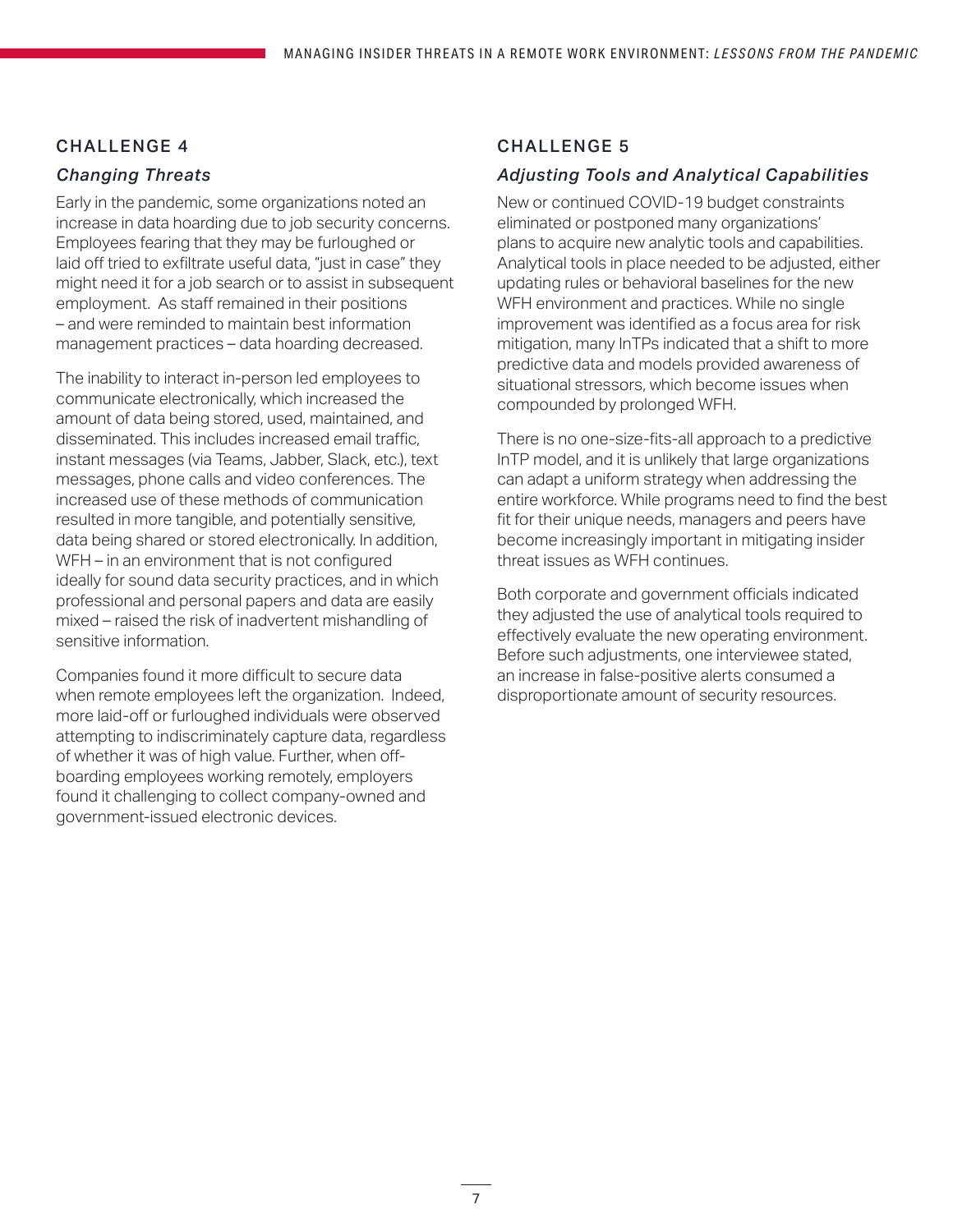# OBSERVATIONS AND RECOMMENDATIONS

OBSERVATION 1 // Both corporate and government InT programs are challenged by devising and implementing solutions designed for long-term remote work.

#### RECOMMENDATION 1

#### *Update security standards to address remote work risks and provide training and equipment needed for compliance.*

Agencies and companies must address the reality that some degree of WFH will become a permanent practice and equip the workforce for full- or part-time remote work. Well-defined and clearly communicated standards, accompanied by resources and equipment needed to comply with them, can ensure security and productivity while taking advantage of the greater flexibility that employees have come to expect.

Leadership should develop standard operating procedures for working securely at remote locations, train all employees in best practices, and reinforce these practices through regular communication. Factors to consider must include secure printing and data storage, secure destruction of data and hard copy documents, updating and maintaining internet security for home-based devices, and defining conditions for working outside of one's home network, like in a coffee shop or a publicly accessible co-working space. Organizations should be prepared to provide employees with equipment or subsidies needed to implement these standards, such as Wi-Fi routers that meet an organization's security requirements and highquality cross-cut or micro-cut document shredders. Since remote employees may work offline more frequently than office-based employees, laptops and other devices may need to be configured to monitor access to locally stored data to detect if employees print documents or download data to a portable storage device while disconnected from the network.

#### RECOMMENDATION 2

#### *Update insider threat training programs to address risks from employees working remotely on a regular basis.*

Long-term or frequent remote work creates unique psychological stressors on employees and hinders the ability of managers and co-workers to notice signs of stress. Organizations should revise InT training programs to teach all employees about potential stressors and their indicators; promote employee assistance programs (EAPs) that staff members can access confidentially to deal with stressors as they arise; and ensure that all employees know how to seek help from, and report concerns to, managers and human resources executives.

#### RECOMMENDATION 3

#### *Collaborate with communications teams to develop creative or innovative insider threat messaging and awareness campaigns specifically for remote personnel.*

Insider threat programs should draw on communications and marketing teams to improve information dissemination and workforce engagement. Each agency or company should customize messaging to reiterate organizational standards and best practices, like encrypting sensitive information, urging personnel to report phishing, and providing regular updates on department-wide initiatives. When many employees work remotely, organizations should make security and InT messaging routine elements of their employee outreach.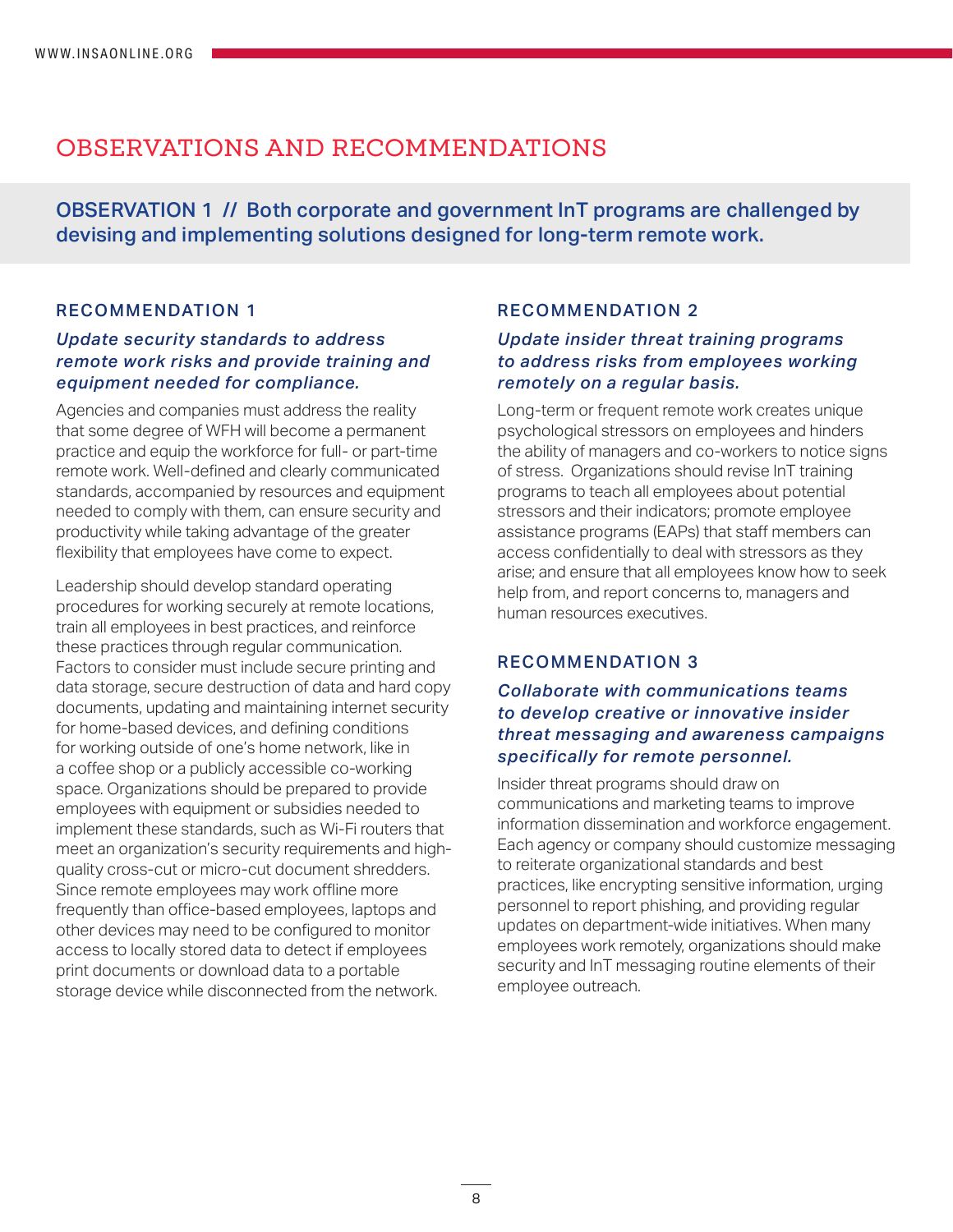#### RECOMMENDATION 4

#### *Ensure privacy and security programs utilize the latest security technologies.*

Remote work has increased the amount of data that is created and stored within each device. Government agencies and contractors should prioritize system compliance by conducting a current state assessment of their programs and systems, identifying gaps in their procedures, and taking measures to remediate these risks. Developing a strong privacy and security program with actionable best practices is vital to securing data and sensitive information.



#### RECOMMENDATION 5

#### *Ensure WFH environments are updated to protect company devices and data while operating on private and public networks.*

Remote work has increased the amount of data that is transmitted across organizations' networks as employees are changing where and how they connect to the network and access data. Government agencies and contractors should continue to prioritize cybersecurity by conducting a current state assessment of their programs and systems, projecting near and far-term needs, identifying gaps in their procedures, and implementing measures to remediate these risks. Continually improving IT cybersecurity programs with actionable best practices is vital to securing data and sensitive information.

#### RECOMMENDATION 6

#### *Provide managers and project leaders with tools, techniques, and training to engage their team.*

Nothing replaces human interaction. With continued WFH, managers and project leaders have the added responsibility of engaging their teams in a mostly online environment. Leaders should prioritize knowing their employees and building teams by incorporating teambuilding exercises, like virtual lunches or coffee hours, and encouraging personnel to turn their cameras on during weekly or monthly staff meetings. Managers should reinforce security and InT messages at staff meetings and other gatherings, to include references to EAPs and other resources. At the same time, firms and the USG should equip managers, project leaders, and human resource executives with training on how to recognize concerning behavioral patterns among remote workers and how to intervene with employees demonstrating concerning behavior.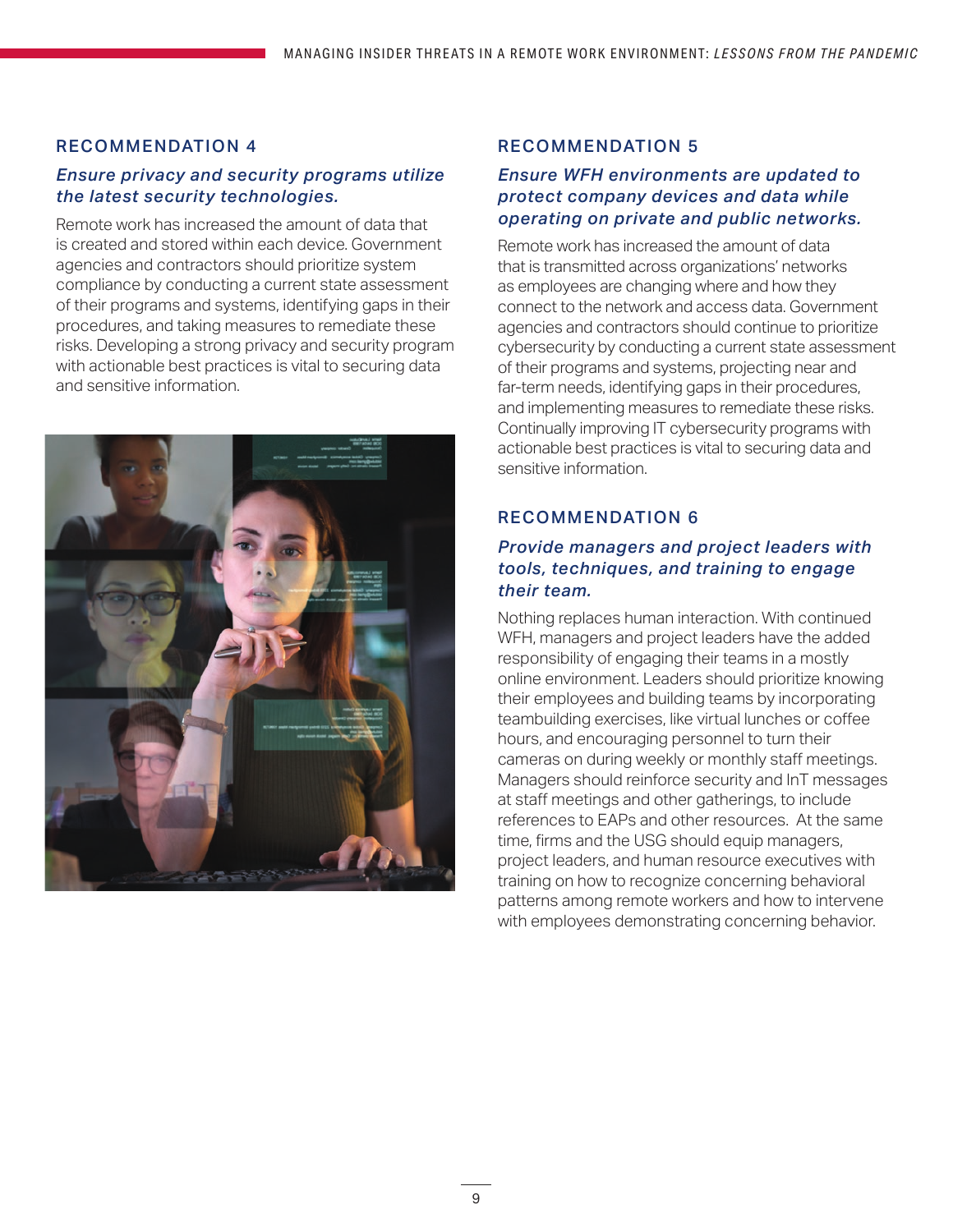OBSERVATION 2 // Long-term negative psychological impacts of remote work are still emerging but can and should be addressed proactively.

#### RECOMMENDATION 7

#### *Periodically push communications to remote employees on possible scenarios that increase InT risks and suggest solutions that help employees mitigate these risks.*

Employees working remotely have many different reactions to being physically and socially distanced from their office and their co-workers. Some thrive on the independence and absence of distractions, while others – even if they like the flexibility of remote work – miss the teamwork and camaraderie of being in a shared workspace. Organizations can provide resources to the latter group – tip sheets, moralefocused memos, or even short videos – to help them cope with the added stress of working remotely. The key is to give employees actionable suggestions for reducing stress and maintaining connections to their team members, while letting them know that the organization is looking out for their well-being.

- Managers can encourage employees who feel isolated to meet a colleague for coffee or lunch (while following COVID-related mitigation strategies) to share information, brainstorm, or share struggles in adjusting to the new work environment. An employee who doesn't feel comfortable meeting in-person could schedule a "Zoom coffee" with one or more co-workers to catch up and reestablish a rapport. Managers should affirm that the organization sees such engagements as productive and may want to allow staff to bill such lunches or coffees to the organization if accounting rules allow.
- Similarly, organizations can encourage employees who have difficulty keeping a work routine to reimplement their pre-COVID workday schedule. Set an alarm, dress as though you're going to the office, and call or video-conference a co-worker just as one might "pop into" his or her office for an impromptu discussion. Set schedules for the start of the workday, lunch, breaks, and the end of the workday, as such boundaries can help avoid burnout and Zoom fatigue.

#### RECOMMENDATION 8

#### *Encourage or require manager-employee 1:1 wellness check-ins.*

Senior leadership should mandate periodic one-onone meetings between managers or project leaders and their team members to ensure that someone in a supervisory role has "eyes on" every employee at regular intervals. (Such interactions are sound management practices, as well as opportunities to assess InT risks.) It is particularly important to engage employees with extensive information access – such as network "superusers" – to provide regular oversight of staff members who could use their access to sensitive data to cause significant damage to the organization. Human resources and internal communications teams, working together, should equip managers with necessary training to detect signs of COVID-19 or WFH burnout and determine options for mitigating stress, dissatisfaction, and potential security risks.

#### RECOMMENDATION 9

#### *Consider establishing a "COVID-19 Burnout" hotline or online equivalent that employees can use for generating ideas, resources and offering or receiving solutions, and ensure that managers assess employee concerns.*

Human resources divisions should ensure all employees are aware of resources to seek help or advice. EAPs should be prepared to address feelings of isolation, overwork, and other symptoms of "COVID burnout". IT teams can create internal message board channels on which employees can share tips for dealing with WFH challenges and let each other know that others share their experiences. Intranet home pages can link to resources such as tips to avoid burnout, Q&A regarding leave and time off, mental health resources, and WFH best practices. Executive leadership and management discussions should review employee observations and feedback and assess whether existing programs should be modified or improved.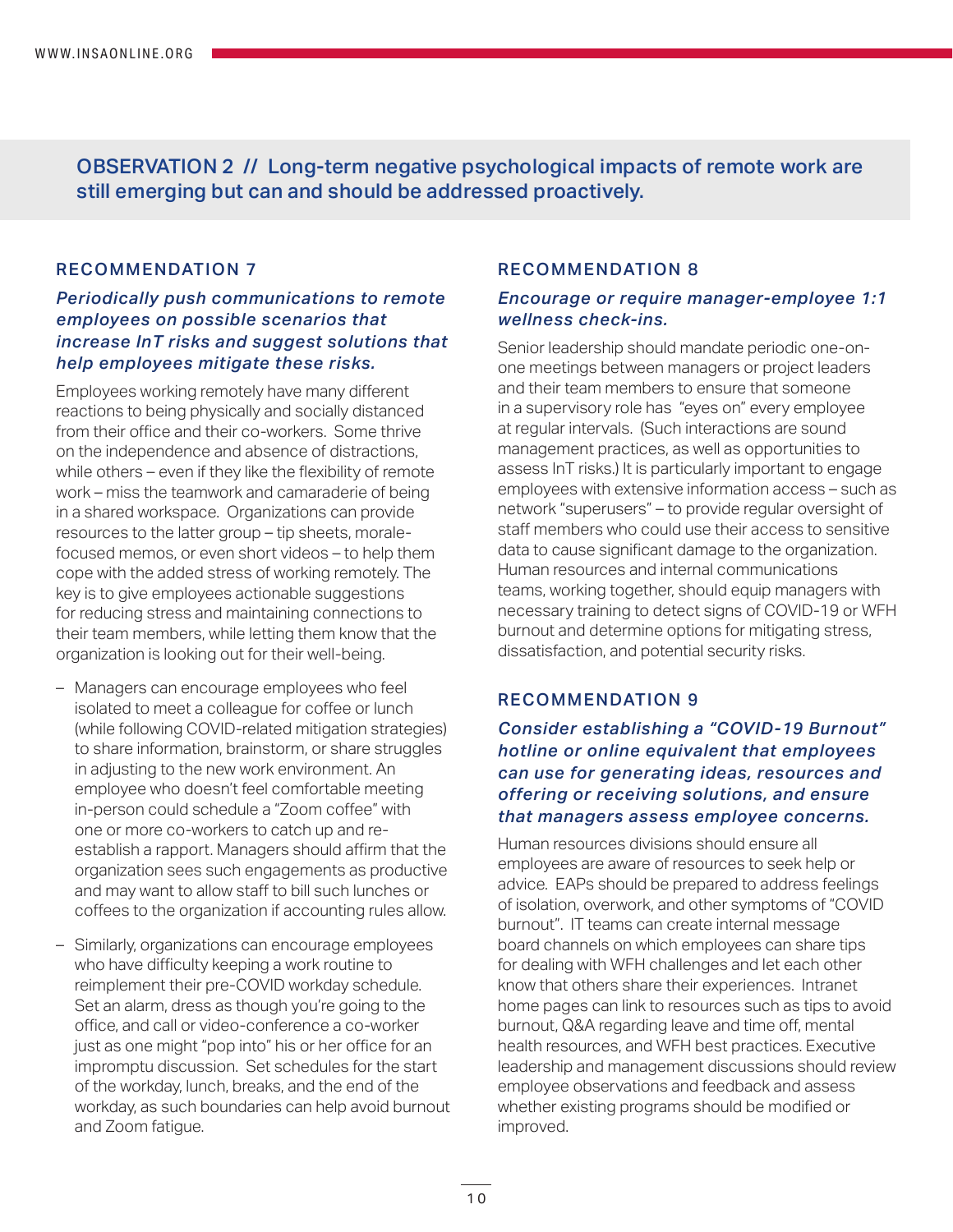#### RECOMMENDATION 10

#### *Consider "paid time off" during the workday for employees to engage in physical and mental health or wellness programs.*

Work with communications teams to ensure that employees know what resources are available to them. In addition, if employees can be flexible in their exact work hours, they can be encouraged to take a break during the day for personal wellness and make up the time later.

# CONCLUSION

Many organizations figured out how to continue operations – and even to thrive – by shifting to remote work during the pandemic. The adjustment included changes to work flow – for example, separating out unclassified tasks that could be done remotely so only a more limited number of classified tasks required in-office work – as well as new technologies, such as secure remote software that allowed classified work from outside a secure facility. As necessity is the mother of invention, many organizations innovated to meet unforeseen requirements.

Remote work is here to stay, as large numbers of government and private sector employees have come to value the flexibility it offers. Most organizations will have to create policies and procedures for incorporating some degree of remote work while maintaining performance standards. Such changes also require new approaches to insider threat programs. Agency leaders, corporate executives, and project managers have creative possibilities to consider as they and their teams adjust to new workplace norms. A hybrid workplace that incorporates WFH will require updated security and insider threat measures to ensure the most safe and secure work environment possible.

The most encouraging observation from the COVID-19 pandemic is that resilient organizations find ways to maintain core functions like InTPs even in the face of unforeseen disruptive events. Adjustments are always necessary, and organizations must be adaptable. However, a well-rounded Insider threat program will provide a foundation that can adjust to changes in the work environment.